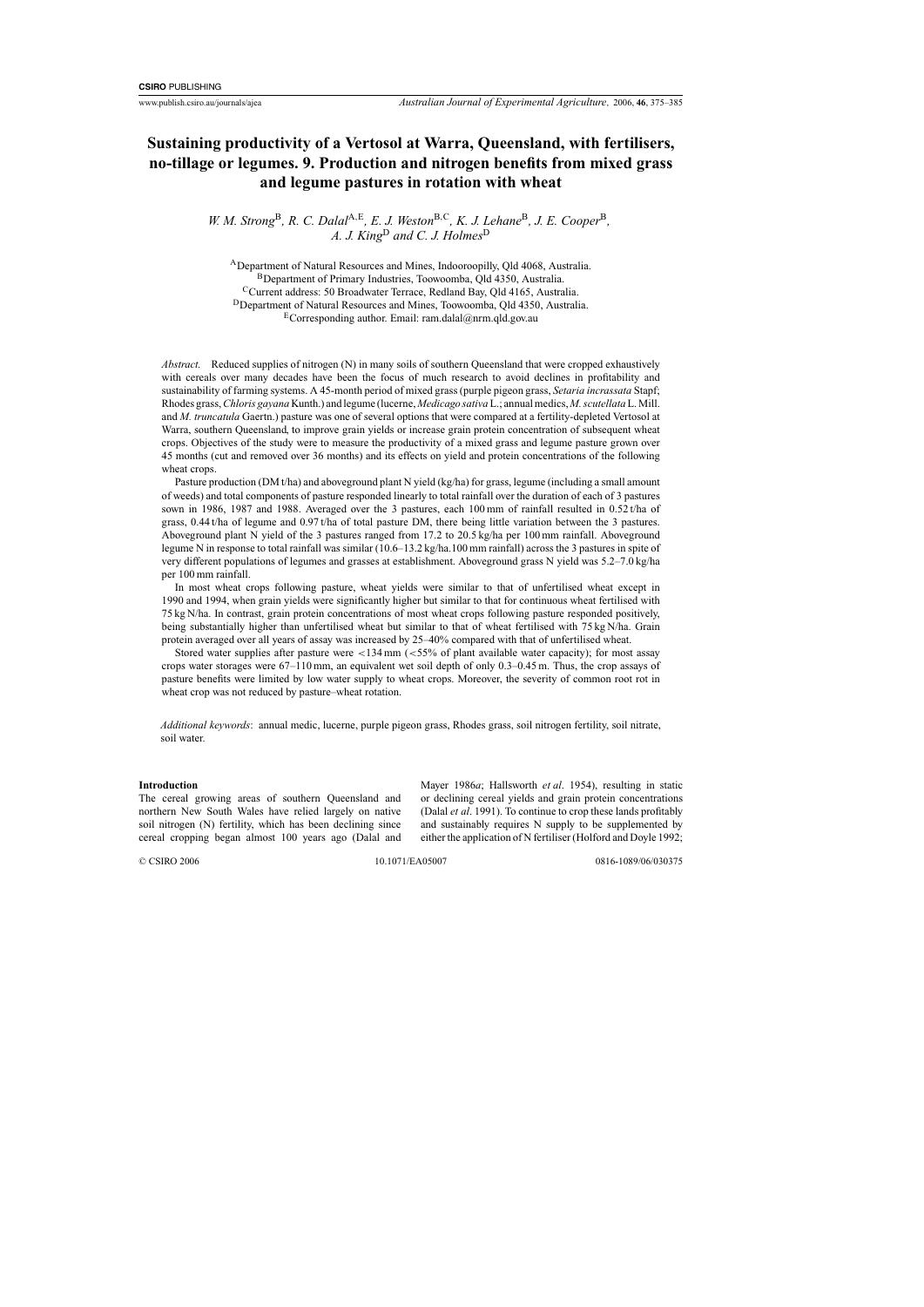[Strong](#page-10-0) *et al*. 1996*b*) or inclusion of legumes in rotation with cropping [\(Armstrong](#page-9-0) *et al*. 1999*a*, [1999](#page-9-0)*b*; Dalal *et al*[. 2004](#page-9-0)*a*, [2004](#page-9-0)*b*; [Holford 1980; Holford and Crocker 1997;](#page-9-0) [Holford](#page-10-0) *et al*. 1998; [Hossain](#page-10-0) *et al*. 1996*b*; [Littler 1984; Weston](#page-10-0) *et al*. 2002; [Whitehouse and Littler 1984\).](#page-10-0)

In the cereal growing areas of northern New South Wales and southern Queensland, it has been shown that periods of legume pasture even as short as 2 years of annual medics or lucerne, significantly increases soil mineral N available for subsequent cropping as well as yields and protein concentrations of subsequent cereal grain (Dalal *et al*[. 1991,](#page-9-0) [2004](#page-9-0)*a*, [2004](#page-9-0)*b*; [Holford](#page-10-0) *et al*. 1998; [Hossain](#page-10-0) *et al*. 1996*a*, [1996](#page-10-0)*b*; [Weston](#page-10-0) *et al*. 2002). Higher than expected pasture production with a mixture of grasses and legumes and the summer-dominant rainfall that favours grasses prompted the question as to whether mixed pastures might impart similar benefits as pure legume swards while improving the quantity or quality of forage for animals while reducing the risk of bloating.

In pure legume swards, N benefit to a following cereal crop depends on productivity during the preceding legume phase. Nitrogen fixed by lucerne for example appears closely associated with the total amount of dry matter produced; on average,  $20-25 \text{ kg N}$  is fixed for each tonne of legume dry matter produced ([Peoples and Baldock 2001\).](#page-10-0) At this site, dry matter production and N yields of lucerne were closely correlated with the total (October–September) growing season rainfall as well as March–September rainfall (Dalal *et al*[. 2004](#page-9-0)*a*). Each 100 mm of total growing season rainfall resulted in 0.97 t/ha of dry matter and 26 kg/ha of aboveground N. Response of lucerne to rainfall in autumn and winter (March–September) was 1.26 t/ha for dry matter and 36 kg/ha for aboveground N. These values were 10% less than that for autumn and winter-growing annual medics for the same period. Comparative values for legumes growing in mixed grass and legume pastures are of interest in establishing the potential benefit to N fertility management for subsequent cereal cropping.

The objectives of this study, therefore, are to measure the productivity of mixed grass and legume pasture grown over 45 months (grazed or cut and removed over 36 months) and its effects on yields and protein concentrations of the following wheat crops. We report in this paper production of the 3 phases of mixed grass and legume pastures, soil N concentration and the effects on the grain production and protein concentrations of the subsequent wheat crops.

# **Materials and methods**

## *Site details*

The field experiments were conducted at Warra  $(26°47'S, 150°53'E)$ in southern Queensland on a soil that had been cultivated for cereal cropping since 1935. The soil is a Vertosol (Typic Chromustert) that has lost 70% of organic C (from 2.23 to 0.68%) and total N (from 0.203 to 0.06%) from the 0–0.1 m layer after 50 years ([Dalal and Mayer](#page-9-0)

1986*b*, [1986](#page-9-0)*c*). Detailed description of the soil, and mean monthly maximum and minimum temperatures, and mean monthly rainfall, and growing season rainfall at the field site (1987–98) are described in earlier papers of this series (Dalal *et al*[. 2004](#page-9-0)*a*; Weston *et al*[. 2002\).](#page-10-0) Briefly, the soil contains 56, 17 and 27% clay, silt and sand, respectively. It is alkaline at the surface (pH of 8.6 in 1 : 5 soil : water mixture) trending to strongly acidic (pH 4.9) at 1.2 m depth. Annual rainfall varied from 396 mm in 1986, to 759 mm in 1988. Over the decade commencing in 1986, 45 month periods of pasture would have received as little as 1950 mm of rainfall if sown in 1990, or as much as 2450 mm if sown in 1987 or 1993.

#### *Pasture establishment*

Details of the experiment have been described previously by [Dalal](#page-9-0) *et al*. (1995). Briefly, a mix of lucerne (*Medicago sativa* L. cv. Trifecta) at 1.5 kg/ha, annual medics (*M. scutellata* L. Mill. cv. Sava and Kelson and *M. truncatula* Gaertn. cv. Jemalong) at 2 kg/ha, and purple pigeon grass, *Setaria incrassata* Stapf cv. Inverell at 2 kg/ha, and Rhodes grass, *Chloris gayana* Kunth cv. Katambora, at 2 kg/ha, were established in January 1986, 1987 and 1988 in a randomised block design with 4 replications (plot size, 6.75 by 25 m) in an experiment that compared a range of options to increase the N supply to subsequent wheat crops. Each pasture sowing time treatment was established with 2 replicates in an area adjacent to the randomised block where they were grazed by sheep commencing 1 year after pasture establishment.

We attempted to reduce the influence of rainfall variability across seasons by sowing the same mix of grass and legume pasture species in 3 successive seasons, 1986, 1987 and 1988, which were removed by tillage (blade plough) in 1989, 1990 and 1991, respectively, henceforth refereed to as GL86, GL87, and GL88, respectively. Hence the 3 pastures were representative of different sequences of growing conditions.

#### *Pasture management*

In the randomised block, pasture production was measured by manually harvesting five 1 by 1 m quadrats to 25 mm height, and the remaining plants by forage harvesting to a height of 0.1 m at 3-monthly intervals in December, March, June and September. All cut and forage harvested material was removed from the plots. Weeds contributed  $\langle 1\%$  of the total pasture biomass. In adjacent grazed plots, pastures were grazed by sheep to about 0.1 m height during the 4 weeks prior to forage harvest. In grazed plots, pasture was harvested (5 quadrats each 1 by 1 m) from within animal exclosures at 3-monthly intervals to estimate dry matter (DM) yield, pasture composition and aboveground N in grasses, legumes and weeds. Plant material was dried at 75◦C, weighed and ground to pass through a 1-mm sieve and %N determined by Kjeldahl analysis ([Crooke and Simpson 1971\).](#page-9-0)

Pastures were terminated in early October by blade ploughing, about 0.10–0.15 m deep, to coincide with maturity of annual legumes and cereal crops and to provide similar opportunity for soil water to recharge as for continuous cropping during the fallow period. Weeds were controlled during the fallow by tillage to about 0.1 m depth (2 or 3 events) as for continuous cropping.

#### *Crop and soil management*

Wheat was sown at a 0.25-m spacing at a rate of 40 kg/ha in May or June or 50 kg/ha when sown in July 1990 and 1993. Little weed control was required during wheat cropping. Wheat crop received a basal rate of 10 kg/ha of phosphorus as superphosphate, fortified with copper and zinc annually at sowing; pastures were top-dressed with the same fertiliser at the same rate annually.

Harvest index was calculated from grain and straw yield estimates by harvesting 1-m lengths of 2 adjacent plant rows just before harvest, drying at 75◦C and separating and measuring the mass of grain and straw. Wheat grain yields were measured from machine harvesting 1.75 m by about 23 m of the central area of each plot. Grain yields were adjusted to 12% moisture content and grain and straw %N determined by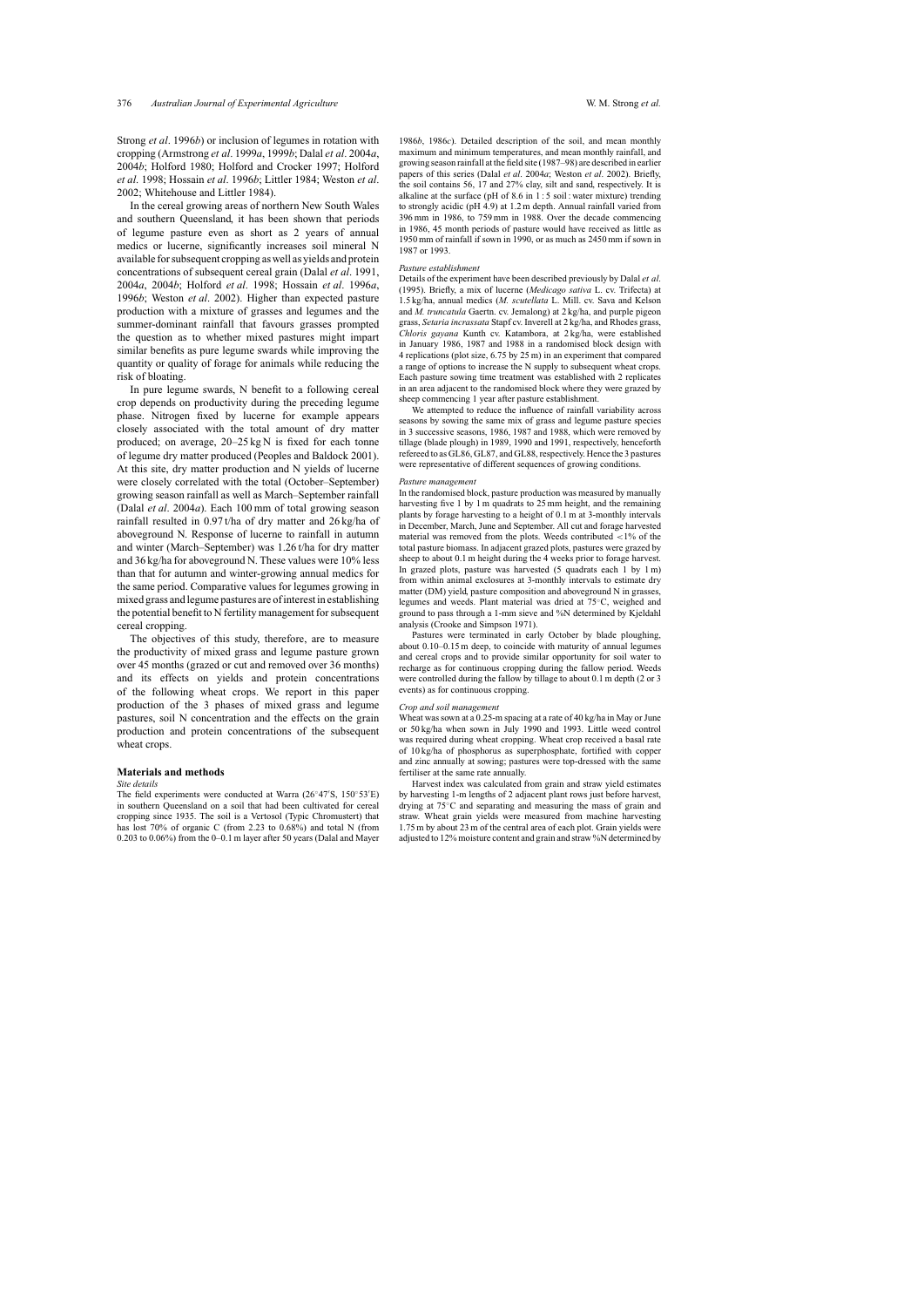Kjeldahl digestion followed by automated ammonium analysis ([Crooke](#page-9-0) and Simpson 1971).

#### *Soil sampling and analysis*

Soil was sampled to a depth of 1.5 m for soil water and nitrate contents using a 50-mm diameter tube hydraulic sampler in May (presowing) and November (after harvest) each year. Two soil cores taken from each plot were bulked by 0.1-m layers to a depth of 0.3 m and by 0.3-m layers below 0.3 m depth. Soil samples were stored in airtight bags at 4◦C until analysis. Soil moisture content was determined gravimetrically by drying soil samples at 105◦C for 48 h and converted to volumetric soil moisture content (mm/layer) using a bulk density adjusted for the soil moisture content for the layer [\(Strong](#page-10-0) *et al*. 1996*a*). For nitrate analysis, soil was dried at 35◦C under draught, and ground to <2 mm for colorimetric determination of nitrate ([Best 1976\) a](#page-9-0)fter extraction of 10 g of soil in 100 mL of 2 mol/L KCl.

#### *Root diseases*

The occurrence of root diseases, common root rot (*Bipolaris sorokiniana*), crown rot (*Fusarium graminearum*) and root lesion nematodes (*Pratelenchus thornei*) were assessed following the pasture phase. The assessment methodology for these soil borne root diseases was reported earlier (Dalal *et al*[. 2004](#page-9-0)*a*). Briefly, the incidence and severity of common root rot and crown rot of wheat were assessed from randomly collected 50 wheat plants with their roots from each plot at anthesis. The subcrown internode of each plant was examined for the extent of lesions due to common root rot ([Wildermuth](#page-10-0) *et al*. 1992). Incidence of crown rot was assessed by examining the first internode of tillers for honey brown to dark brown discoloration. Root lesion nematode effects were assessed from root lesion nematodes present in soil in May in 1988. None were found and hence no further assessments were made in subsequent years.

## **Results**

#### *Pasture composition*

Pasture GL86 resulted in a similar numbers of Rhodes and purple pigeon grass and legume plants, mostly lucerne  $(5–8 \text{ lucerne plants/m}^2)$  (Fig. 1*a*). Pasture GL87 resulted in establishment of fewer grasses but the population increased during subsequent years of the pasture (Fig. 1*b*). The high lucerne population declined during the pasture phase to about one half of that established but remained  $>10$  lucerne plants/m<sup>2</sup>. Pasture GL88 resulted in a grass dominant mix of mainly Rhodes grass. The modest population of legumes  $(5-8 \text{ lucerne plants/m}^2)$  that was established decreased only during the last year of the pasture (Fig. 1*c*).

## *Pasture production*

Despite different populations of grass and legume plants established in the 3 pasture sowing times, total dry matter production of grasses, legumes and grasses  $+$  legumes was similar and was closely related to total rainfall ([Fig. 2\)](#page-3-0). Response of grasses + legumes to  $100 \text{ mm}$  of total rainfall ranged from 0.93 to 1.07 t/ha across the 3 pastures, the relationship,  $y = 9.682x + 1330.2$  ( $R^2 = 0.9$ ), describing pasture response (kg/ha, *y*) to incident rainfall (mm, *x*), or 0.97 t/ha.100 mm. Grasses responded more  $(0.51-0.69 t/ha.100 mm)$  to incident rainfall than legumes (0.37–0.49 t/ha.100 mm) in each mixed pasture ([Table 1\)](#page-3-0). In spite of the different populations of legume plants



in 1986, 1987 and 1988 and terminated in 1989, 1990, 1991 [(*a*) GL86; (*b*) GL87; (*c*) GL88], respectively, showing populations of Rhodes grass (black bars), purple pigeon grass (dark grey bars), lucerne (light grey bars) and medics (white bars).

established in the 3 pastures, there was closer association between total rainfall and legume production  $(R^2 = 0.94)$ across the 3 pastures, suggesting that incident rainfall rather than established plant numbers had the greater influence on legume production.

For each mixed pasture, production was generally similar where pasture was grazed compared with the cut and removed management in the randomised block experiment. Two exceptions to this general finding were evident during the January–March quarters of 1988 and 1989 when grass production for grazed pasture (data not shown) was nearly twice that of pasture that was cut and removed. Nutrient recycling from dung and urine in grazed pasture may have promoted increased growth, particularly of N-starved grasses. Heavy and frequent rainfall during these 2 summer periods (227 mm over 21 days in 1988 and 165 mm over 25 days in 1989), could have contributed to increased nutrient and pasture growth. Because of the low frequency of wet summers during this experiment, results presented

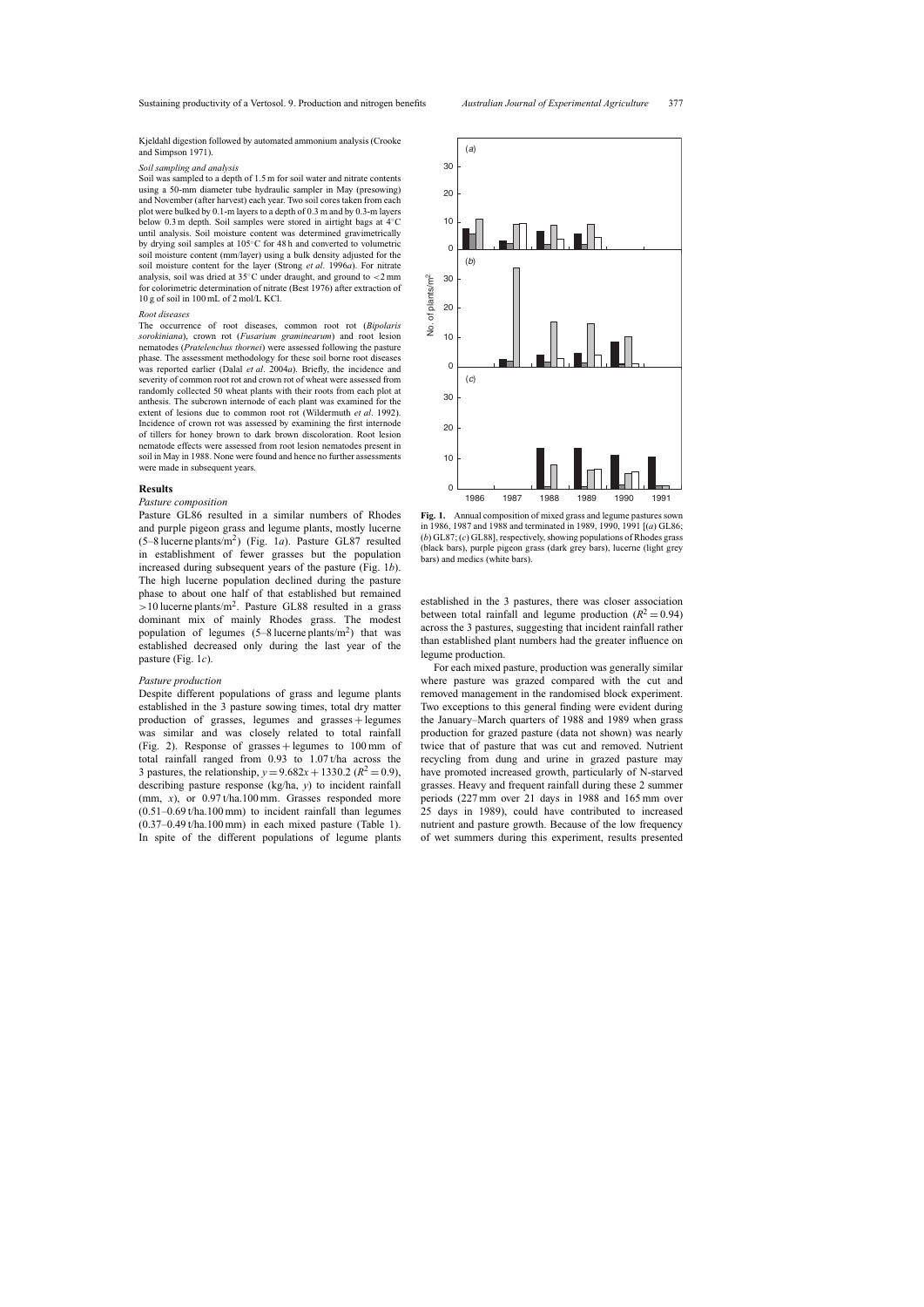<span id="page-3-0"></span>

**Fig. 2.** Cumulative dry matter (DM) response (kg/ha) to incident rainfall for (*a*) grass, (*b*) legume and (*c*) total grass and legume pasture components for 3 pastures each of 45-months duration. Separate response relationships are shown for each pasture: GL86  $(\blacktriangledown)$ ,  $GL87$  ( $\bullet$ ) and GL88 ( $\blacksquare$ ).

and discussed in following sections are for cut and removed pastures only.

Highest annual pasture production ( $grass + legume$ ) for GL86 and GL87 pastures occurred in 1988, and for GL88 in 1989 ([Fig. 3\),](#page-4-0) due largely to the high production in the January–March period of 1988 and 1989. High annual pasture productions in 1988 and 1989 were attributable largely to high grass production, about 4 t/ha for GL86 and GL87 pastures and 7 t/ha for the GL88 pasture.

# *Aboveground pasture N*

Nitrogen yield (kg/ha) of mixed pastures in response to incident rainfall was similar across the 3 pastures ([Fig. 4\),](#page-4-0) 17.2–20.5 kg/ha.100 mm rainfall [\(Table 2\).](#page-5-0) Legume N yields **Table 1. Response to incident rainfall of aboveground dry matter (DM) (t/ha) for grass, legume and total components of mixed grass and legume pastures sown in 1986 (GL86), 1987 (GL87) and 1988 (GL88)**

|  | All $R^2$ values were > 0.90, $P < 0.05$ |
|--|------------------------------------------|
|--|------------------------------------------|

| Pasture          | Linear response equation | Response to 100 mm   |
|------------------|--------------------------|----------------------|
|                  | describing DM            | of incident rainfall |
|                  | (kg/ha.mm)               | (t/ha.100 mm)        |
| $Grass + legume$ |                          |                      |
| GL86             | $y = 9.309x + 911.1$     | $0.931 \pm 0.019$    |
| <b>GL87</b>      | $y = 10.448x - 1448.6$   | $1.045 \pm 0.027$    |
| GL88             | $v = 10.691x + 2927.8$   | $1.069 \pm 0.042$    |
| All pastures     |                          | $0.968 \pm 0.060$    |
| Grass            |                          |                      |
| GL 86            | $y = 5.076x + 1586.1$    | $0.508 \pm 0.023$    |
| GL87             | $y = 5.508x - 1056.9$    | $0.551 \pm 0.033$    |
| GL88             | $y = 6.939x + 2718.6$    | $0.694 \pm 0.044$    |
| All pastures     |                          | $0.521 \pm 0.067$    |
| Legume           |                          |                      |
| GL 86            | $y = 4.226x - 669.6$     | $0.423 \pm 0.020$    |
| <b>GL87</b>      | $y = 4.847x - 332.2$     | $0.485 \pm 0.022$    |
| GL88             | $y = 3.740x + 208.8$     | $0.374 \pm 0.020$    |
| All pastures     |                          | $0.443 \pm 0.019$    |

 $(10.6–13.2 \text{ kg/ha}.100 \text{ mm rainfall})$  were about twice the grass N yields (5.2–7.0 kg/ha.100 mm rainfall). Of the 3 pastures, highest N yield was obtained for the GL87, where the greatest amount of N was also contributed by legumes. Nitrogen yields for each 100 mm of incident rainfall from GL86 and GL88 were similar ([Table 2\).](#page-5-0)

As for pasture production, annual yield of aboveground pasture N (grasses + legumes) also reached a peak in 1989 [\(Fig. 5\)](#page-5-0). Total aboveground N yield of grass for the duration of pasture was similar (118–141 kg/ha) for each of the 3 pastures. Annual yield of aboveground plant N (kg/ha) for legumes usually exceeded that for grasses for the duration of each pasture. Aboveground N yield of legumes over the duration of pasture was highest (307 kg/ha) for GL87 and lowest (161 kg/ha) for GL88, with that for GL86 (253 kg/ha) intermediate. Total aboveground N yield of pasture (grass  $+$  legume) ranged from 297 kg/ha (GL88) to 451 kg/ha (GL87); GL86 was intermediate (371 kg/ha).

#### *Soil nitrate nitrogen*

Nitrate nitrogen in the soil profile (0–1.2 m depth) before wheat sowing in May following the termination of the pasture remained significantly higher than the continuous wheat treatment after GL86 from 1990 to 1994, GL87 from 1992 until the end of the wheat crop assay (1995), and GL88 for 1993 only ([Table 3\).](#page-5-0) For these years, nitrate N values were generally similar to those from the fertiliser application of 75 kg N/ha to each wheat crop. However, GL87, the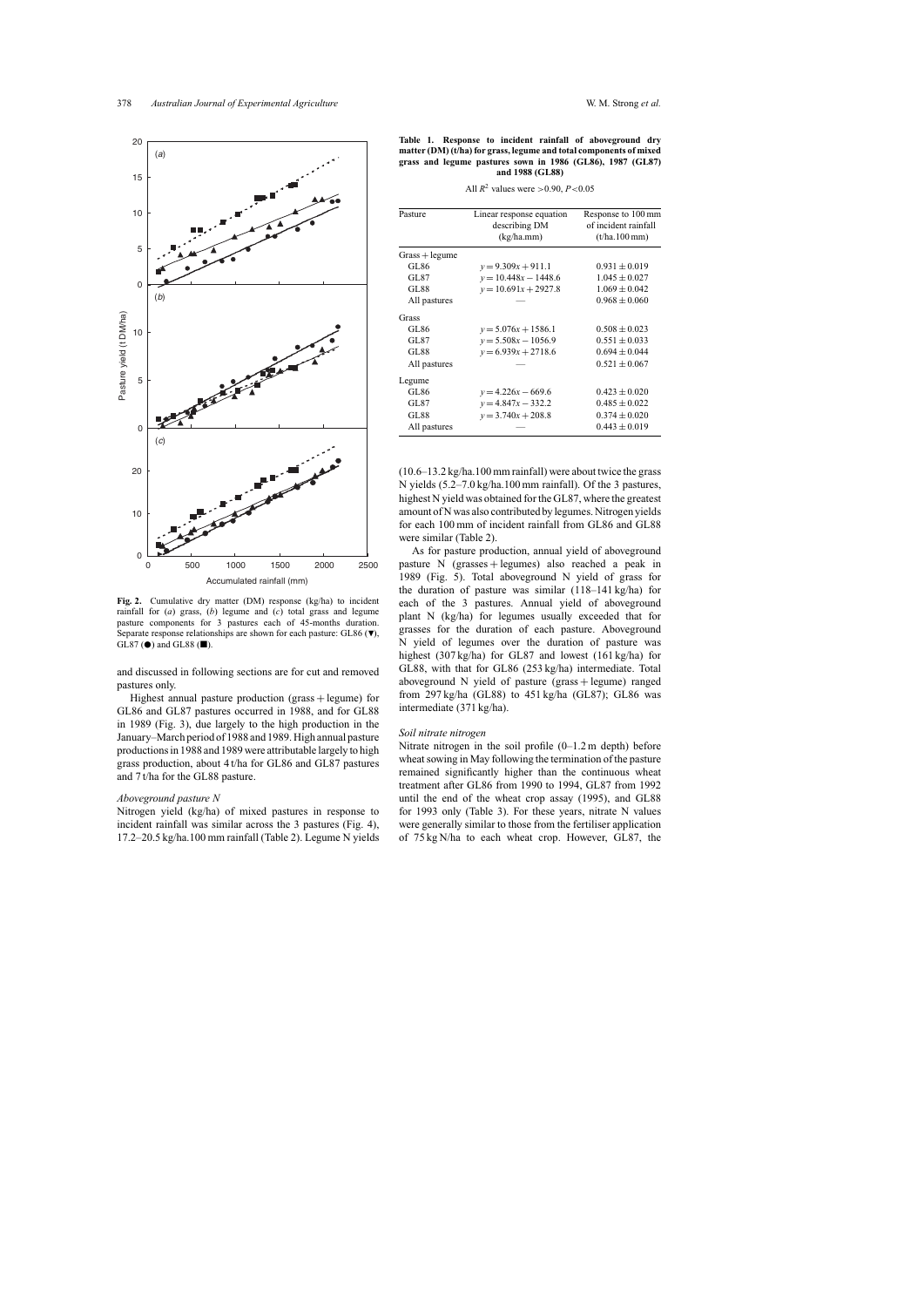<span id="page-4-0"></span>

**Fig. 3.** Annual production  $(kg/ha)$  of  $(a)$  grass,  $(b)$  legume, and  $(c)$  total grass and legume pasture components during 3 mixed pastures each of 45-months duration. GL86, GL87 and GL88 are shown separately.

lucerne dominant pasture had higher nitrate N levels than the 75 kg N/ha.crop treatment in 1992 and 1993.

#### *Wheat grain yields and grain protein concentrations*

In most wheat crops following each pasture, wheat yields were similar to that of unfertilised wheat. Only in 1990 and 1994 was grain yield increased following the pasture phase ([Fig. 6\)](#page-6-0) and were similar to wheat fertilised with 75 kg N/ha. Moreover, wheat grain yields were lower than unfertilised wheat in 1995 following all 3 pastures ([Fig. 6\)](#page-6-0). In contrast, grain protein concentrations were increased substantially following each pasture, remaining higher than unfertilised wheat until termination of the crop assay [\(Fig. 7\)](#page-6-0). Most wheat crops after GL86 or GL87 pastures produced grain of a protein concentration similar to wheat fertilised with 75 kg N/ha, but above that of unfertilised wheat. Grain protein following GL86 and GL87 was 38–40% greater than unfertilised wheat but grain protein increased only by 25% following GL88. Wheat grain protein concentrations following GL86 and GL87 generally attained Prime Hard grade (13%). Wheat grain screenings were generally  $<6\%$ .



**Fig. 4.** Cumulative response in aboveground plant N (kg/ha) to incident rainfall for (*a*) grass, (*b*) legume, and (*c*) total grass and legume pasture components for 3 pastures each of 45 months duration. Separate response relationships are shown for each pasture: GL86 ( $\nabla$ ), GL87 ( $\odot$ ) and GL88  $(\blacksquare)$ .

# *Wheat grain and stubble nitrogen yield*

Wheat grain and stubble N yields following pasture were higher than the continuous wheat in 1990, 1993 and 1994 following all 3 pastures ([Table 4\)](#page-6-0), thus, showing that wheat crop N assay was more sensitive than that assessed from soil nitrate N levels at wheat sowing [\(Table 3\)](#page-5-0). In general, wheat grain and stubble N yields following pastures were similar to those from 75 kg N/ha.crop application of fertiliser.

# *Soil water*

At termination of GL86 and GL87, soil water supply was similar to that of a wheat crop fertilised with 75 kg N/ha, but a substantial soil water deficit was evident at termination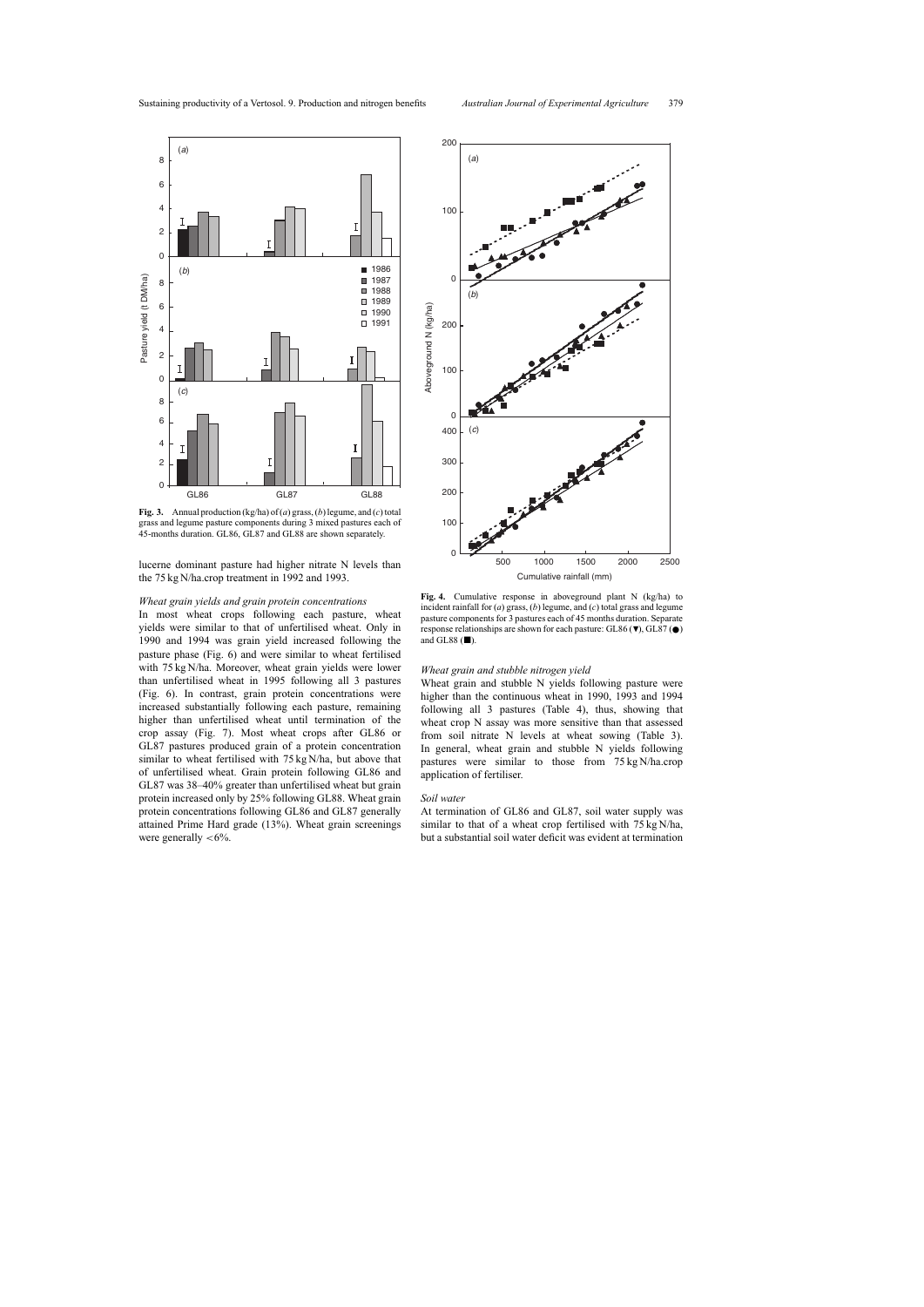<span id="page-5-0"></span>**Table 2. Response to incident rainfall of plant nitrogen (kg/ha) for grass, legume and total components of mixed grass and legume pastures sown in 1986 (GL86), 1987 (GL87) and 1988 (GL88)**

| All $R^2$ values were > 0.90, $P < 0.05$ |  |  |
|------------------------------------------|--|--|
|------------------------------------------|--|--|

| Pasture          | Linear response equation<br>describing aboveground N<br>(kg/ha.mm) | Response to 100 mm<br>of incident rainfall<br>(kg/ha.100 mm) |  |  |
|------------------|--------------------------------------------------------------------|--------------------------------------------------------------|--|--|
| $Grass + legume$ |                                                                    |                                                              |  |  |
| GL86             | $y = 0.1753x - 11.032$                                             | $17.53 \pm 0.66$                                             |  |  |
| GL87             | $y = 0.205x - 32.28$                                               | $20.5 \pm 0.68$                                              |  |  |
| GL88             | $y = 0.1722x + 17.767$                                             | $17.76 \pm 0.66$                                             |  |  |
| All pastures     |                                                                    | $18.52 \pm 0.54$                                             |  |  |
| Grass            |                                                                    |                                                              |  |  |
| GL86             | $y = 0.0523x + 6.915$                                              | $5.23 \pm 0.30$                                              |  |  |
| GL87             | $y = 0.0705x - 18.713$                                             | $7.05 \pm 0.38$                                              |  |  |
| GL88             | $v = 0.0660x + 28.623$                                             | $6.60 \pm 0.47$                                              |  |  |
| All pastures     |                                                                    | $5.91 \pm 0.59$                                              |  |  |
| Legume           |                                                                    |                                                              |  |  |
| GL 86            | $y = 0.1228x - 17.784$                                             | $12.28 \pm 0.68$                                             |  |  |
| GL87             | $v = 0.1324x - 12.197$                                             | $13.24 \pm 0.67$                                             |  |  |
| GL88             | $y = 0.106x - 10.86$                                               | $10.6 \pm 0.66$                                              |  |  |
| All pastures     |                                                                    | $12.49 \pm 0.52$                                             |  |  |
|                  |                                                                    |                                                              |  |  |

of the GL88 ([Fig. 8\).](#page-7-0) The exceptionally dry year when this pasture was terminated and the high density of grasses in the pasture were probable causes for the large soil water deficit. Plant available water in soil was generally higher in the continuous wheat without fertiliser N application than the pasture treatments, possibly owing to lower water use limited by N supply.

In May when winter cereals are usually sown, soil water supplies after the 3 pastures were similar to that of wheat fertilised with 75 kg N/ha, but slightly lower than wheat grown without N fertilisation. Water deficit, which was evident immediately after the GL88, had disappeared by May, but a modest water deficit was present in May 1995 ([Fig. 9\).](#page-7-0) Soil water storages by May in years of assay following pasture were generally below that desired to grow good winter cereal crops in low rainfall winter seasons of northern Australia. Except for the 1992 crop, which followed 2 years of fallow,



**Fig. 5.** Annual aboveground N (kg/ha) for (*a*) grass, (*b*) legume, and (*c*) total grass and legume pasture components during 3 mixed pastures each of 45 months duration. GL86, GL87 and GL88 are shown separately.

stored water supply was <134 mm; water storages for most assay crops were 67–110 mm, equivalent wet soil depth of only 0.3–0.45 m.

#### *Root disease*

150

Generally, ley pastures did not reduce the incidence of common root rot of wheat. In fact, there appeared to be

**Table 3. Soil nitrate-N (kg N/ha.1.2 m depth) in May before wheat sowing following mixed grass and legume pastures sown in 1986 (GL86), 1987 (GL87) and 1988 (GL88) and wheat–wheat rotation**

For wheat–wheat rotation, fertiliser N was applied after soil sampling for nitrate N

| Crop year | GL86-wheat | GL87-wheat | GL88-wheat | Wheat-wheat<br>$0 \text{ kg N/ha}$ | Wheat-wheat<br>75 kg N/ha | $1$ .s.d.<br>$(P = 0.05)$ |
|-----------|------------|------------|------------|------------------------------------|---------------------------|---------------------------|
| 1990      | 118.8      | Pasture    | Pasture    | 37.9                               | 62.6                      | 17.6                      |
| 1992      | 167.2      | 282.2      | 105.0      | 88.7                               | 179.3                     | 46.6                      |
| 1993      | 163.4      | 270.1      | 116.7      | 35.2                               | 140.2                     | 55.4                      |
| 1994      | 107.2      | 175.6      | 65.7       | 46.6                               | 143.4                     | 60.3                      |
| 1995      | 97.3       | 205.0      | 86.9       | 62.5                               | 168.4                     | 73.1                      |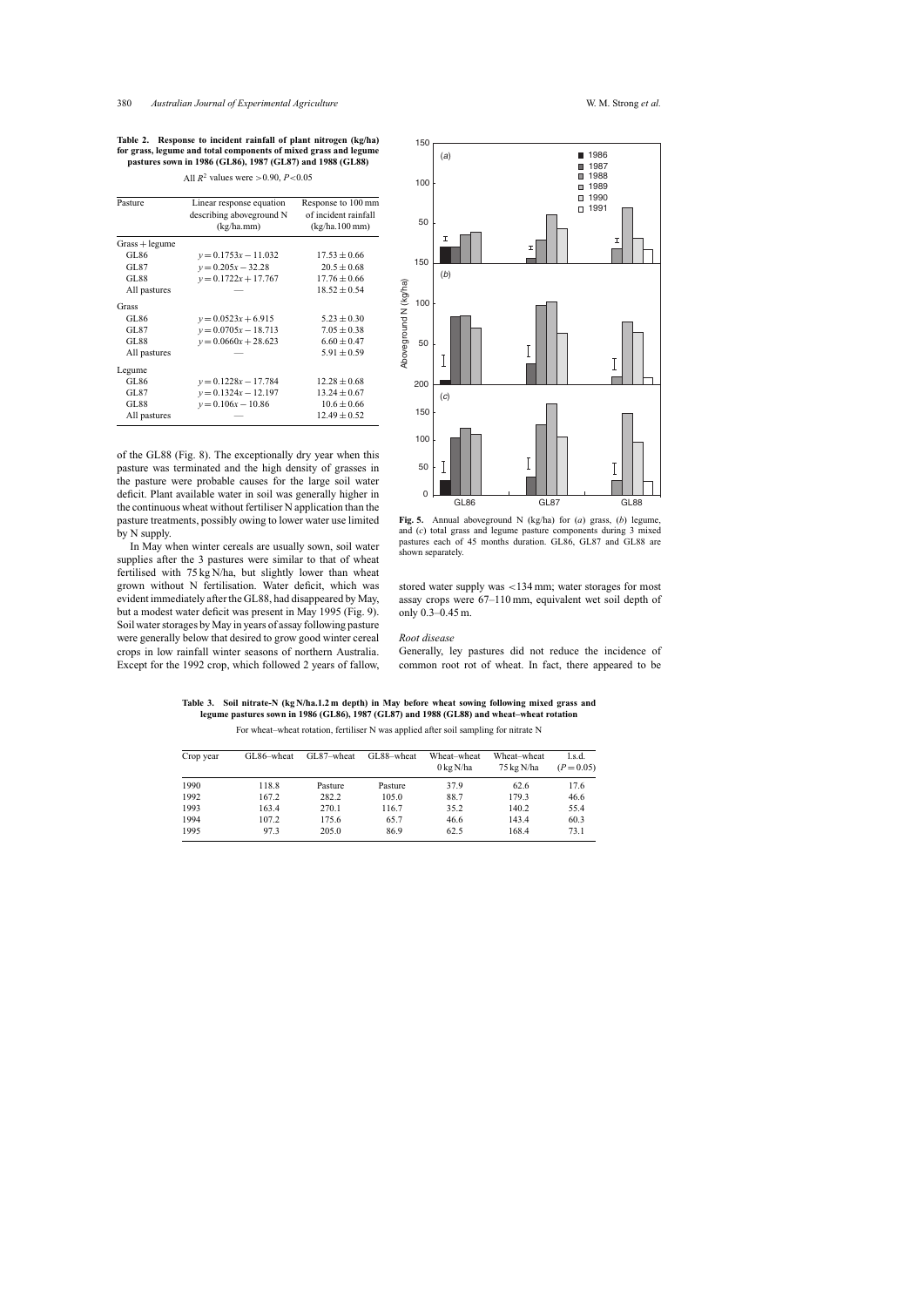

<span id="page-6-0"></span>

**Fig. 6.** Grain yield of wheat crops after (*a*) GL86, (*b*) GL87, and (*c*) GL88 were terminated (black bars) and continuous wheat with 0 kg N/ha (white bars) or 75 kg N/ha (grey bars) applied. Insufficient rainfall in 1991 prevented wheat sowing after GL86 and GL87.

higher incidence and severity of common root rot of wheat in post-pasture treatments than continuous wheat treatment ([Table 5\).](#page-7-0) Incidence of crown rot of wheat remained low in all treatments during this study.

# **Discussion**

*Dry matter production in grass and legume pastures* Pasture composition and production measured by the 'cut and carry' removal method (all data presented) were generally



**Fig. 7.** Grain protein concentrations of wheat after (*a*) GL86, (*b*) GL87, and (*c*) GL88 were terminated (black bars) and continuous wheat with 0 kg N/ha (white bars) or 75 kg N/ha (grey bars) applied. Insufficient rainfall in 1991 prevented wheat sowing after GL86 and GL87.

similar to those of the adjacent pastures that were grazed (data not shown). Two exceptions to the close agreement in pasture production between methods of pasture removal were observed; grass production for the grazed was double that of the cut and removed in the January–March periods of 1988 and 1989. As observed by Weston *et al*[. \(2002\)](#page-10-0) and Dalal *et al*[. \(2004](#page-9-0)*a*) for pure swards of medic and lucerne pastures, compared in this experiment and reported

**Table 4. Wheat grain and stubble N yield (kg N/ha) following mixed grass and legume pastures sown in 1986 (GL86), 1987 (GL87) and 1988 (GL88) and wheat–wheat rotation**

| Crop year | GL86-wheat | GL87-wheat | GL88-wheat | Wheat-wheat<br>$0 \text{ kg N/ha}$ | Wheat-wheat<br>75 kg N/ha | $1$ .s.d.<br>$(P = 0.05)$ |
|-----------|------------|------------|------------|------------------------------------|---------------------------|---------------------------|
| 1990      | 107.5      | Pasture    | Pasture    | 41.9                               | 97.3                      | 8.9                       |
| 1992      | 108.1      | 115.8      | 88.0       | 81.6                               | 112.1                     | 17.8                      |
| 1993      | 63.9       | 69.9       | 63.2       | 36.5                               | 69.3                      | 5.9                       |
| 1994      | 46.4       | 61.6       | 43.6       | 20.6                               | 56.4                      | 9.0                       |
| 1995      | 27.5       | 29.8       | 27.5       | 31.3                               | 35.2                      | 5.9                       |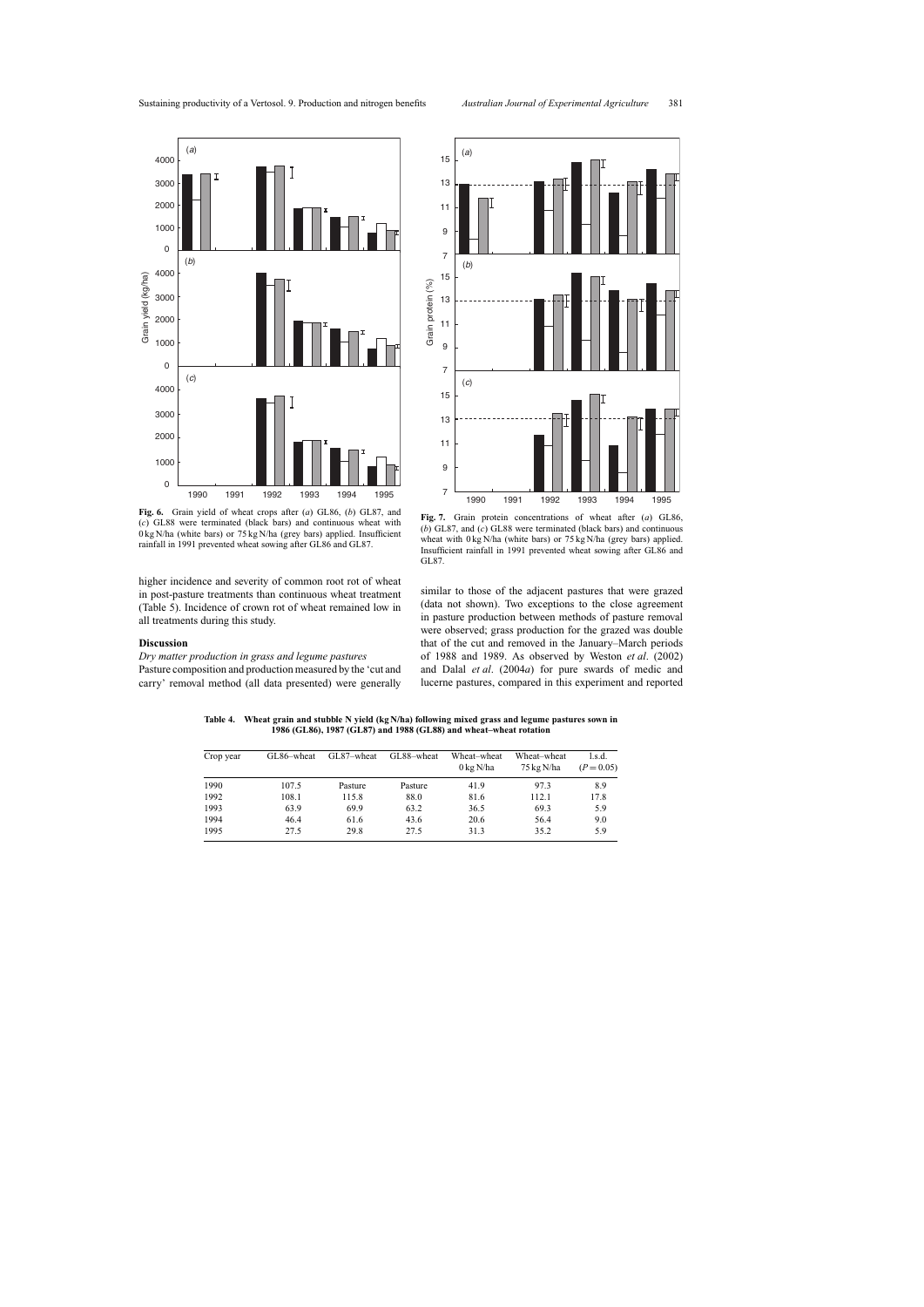<span id="page-7-0"></span>

**Fig. 8.** Plant available soil water (mm/1.2 m soil) in November during the assay cropping period after (*a*) GL86, (*b*) GL87, and (*c*) GL88 were terminated (black bars) and continuous wheat with 0 kg N/ha (white bars) or 75 kg N/ha (grey bars) applied.

previously, no similar increases in performance of legume components owing to grazing were observed. Increased grass production in grazed pastures was to the result of increased nutrient recycling from dung and urine during these 2 wet summer periods when falls of 227 and 165 mm rainfall were received over 21 and 25 days, respectively.

Incident rainfall appeared to be the dominant factor controlling pasture growth in this experiment. Despite of the very different populations of legume plants that established



**Fig. 9.** Plant available soil water (mm/1.2 m soil) in May prior to sowing wheat crops during the assay cropping period after (*a*) GL86, (*b*) GL87, and (*c*) GL88 were terminated (black bars) and continuous wheat with 0 kg N/ha (white bars) or 75 kg N/ha (grey bars) applied.

in the 3 pastures, there was close association between incident rainfall and legume production suggesting that incident rainfall rather than plant numbers had the greater influence on legume production. Grasses responded even more to incident rainfall  $(0.52 \pm 0.07 t / ha.100 \text{ mm}$  rainfall) than legumes  $(0.44 \pm 0.02 \text{ t/ha.100 mm})$  in the 3 pastures; weeds were poor competitors with grasses and legumes in all the pastures [\(Table 1\).](#page-3-0)

Rainfall during most of the experimental period (1986–95) was below average and pasture production

**Table 5. Incidence and severity of common root rot in wheat crop following mixed grass and legume pastures sown in 1986 (GL86), 1987 (GL87) and 1988 (GL88) and wheat–wheat rotation at anthesis**

| Crop |         | Incidence $(\% )$ |       |        |              |       | Severity $(\% )$ |       |        |              |
|------|---------|-------------------|-------|--------|--------------|-------|------------------|-------|--------|--------------|
| year | $GL86-$ | GL87–             | GL88– | Wheat- | l.s.d.       | GL86- | GL87-            | GL88– | Wheat- | l.s.d.       |
|      | wheat   | wheat             | wheat | wheat  | $(P = 0.05)$ | wheat | wheat            | wheat | wheat  | $(P = 0.05)$ |
| 1992 | 34.4    | 36.8              | 31.1  | 23.1   | n.s.         | 17.9  | 22.9             | 18.3  | 13.5   | n.s.         |
| 1993 | 91.7    | 89.5              | 86.3  | 80.8   | n.s.         | 72.1  | 64.1             | 58.2  | 61.8   | 13.5         |
| 1994 | 82.5    | 83.3              | 64.1  | 41.1   | 15.5         | 43.5  | 32.8             | 23.9  | 11.7   | 11.5         |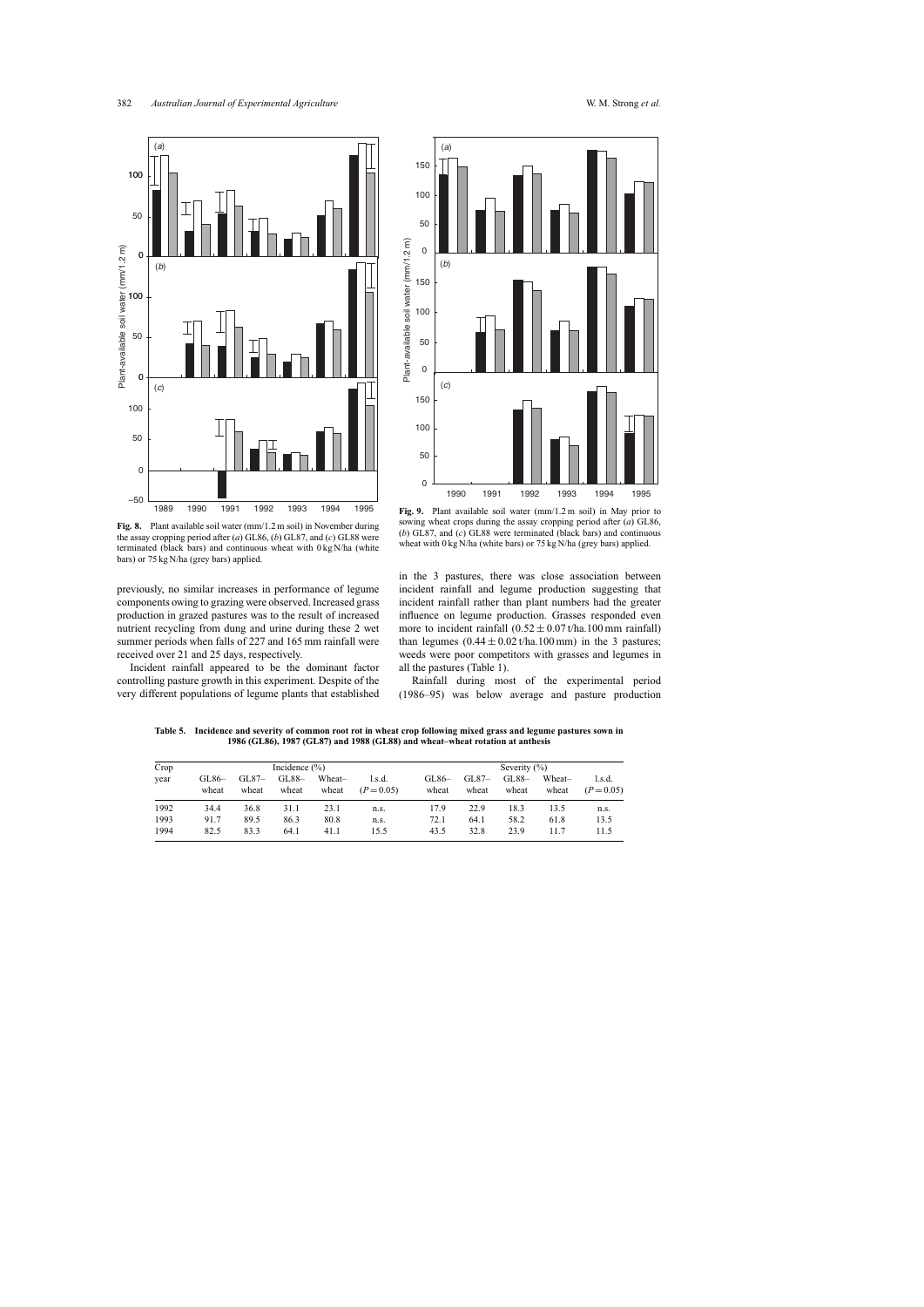estimated from rainfall data of subsequent years for similar mixes of grasses and legumes ranged from 15.8–21.6 t/ha. Nevertheless it would seem that under these moderate to low rainfall years, mixed grass and legume pasture production (0.93–1.07 t/ha.100 mm rainfall) was similar to pure lucerne swards grown during the same dry decade and reported by Dalal *et al*[. \(2004](#page-9-0)*a*) to be 0.97 t/ha per 100 mm of growing season rainfall.

Grasses competed well in all 3 pastures, restricting legume production, mainly lucerne, to about one-third to one-half (3.7–4.8 kg/ha.mm rainfall) that of comparable pure lucerne swards (9.7 kg/ha.mm) grown at this site (Dalal *et al*[. 2004](#page-9-0)*a*). Even in the GL87 pasture, which was dominated by lucerne plants at establishment, grass plants, mostly Rhodes grass, increased in number by the second year to contribute substantially to overall DM production (52%). Lucerne displayed equally competitive qualities in this mix of pasture species. Even in the Rhodes grass dominant GL88 pasture,  $5-8$  plants/m<sup>2</sup> of lucerne were sustained for the duration of pasture, contributing substantially to DM production (35%).

## *Aboveground N in grasses and legumes*

Similarity in aboveground N yield of legume pasture components, mainly lucerne, was consistent with the populations of legume plants in these pasture mixes. Lowest N yield of legumes occurred in the grass dominant GL88. However, the considerable variation in legume populations among pastures would have suggested greater variation in aboveground N yield than the 25% difference between grass dominant GL88  $(5-8 \text{ lucerne plants/m}^2)$ and legume dominant GL87  $(>15$  lucerne plants/m<sup>2</sup>). Nevertheless, from the viewpoint of forage production, the lucerne component of these mixed pastures imparted substantial benefit to aboveground N available for yield as forage even with a low to moderate population of lucerne plants  $(5-8 \text{ plants/m}^2)$ .

Aboveground legume N in each mixed pasture, mainly lucerne, was  $\langle 50\% (0.11-0.13 \text{ kg/ha}.) \rangle$  of that previously reported (Dalal *et al*[. 2004](#page-9-0)*a*) for comparable pure lucerne swards (0.26 kg/ha.mm) grown at the site. Similar internal legume N concentrations (27–29 kg N/t DM) when mixed with grasses as reported by Dalal *et al*[. \(2004](#page-9-0)*a*) for pure lucerne swards at this site could reflect its capacity to supplement internal plant N by  $N_2$  fixation.

#### *Soil nitrate nitrogen and wheat grain and stubble N yield*

Increases in soil organic C and N under these pastures has already been reported by Dalal *et al*[. \(1995\) an](#page-9-0)d [Hossain](#page-10-0) *et al*. (1996*a*). After the termination of the pasture, and following the summer fallow, organic nitrogen was mineralised to produce higher amounts of nitrate N than continuous wheat for at least 4 years following GL86 and GL87, and only 1 year following GL88. This was primarily because the legume component, mainly lucerne, was higher in GL86 and GL87 pastures than in GL88 pasture.

# *Wheat yield and protein*

Seasonal effects on pasture production and, thus, on response of subsequent cereal crops were revealed but not overcome by sowing each mixed pasture of 45-months duration in 3 successive years, commencing in 1986. Overlapping periods of pasture meant that the effects of moderately good seasons for pasture production in 1988 and 1989 had influence across all 3 pastures.

Low rainfall years of assay cropping after termination of pastures had greater impact on the application of these results for subsequent crop production than did rainfall during pasture growth. On termination of each pasture commencing in 1989, subsequent wheat cropping was interrupted by a period of intensive drought commencing in 1991 (no cropping) and persisting until the end of this assay in 1995. Hence, the cropping assay after each pasture provided only partial assessment of each pasture's impact on subsequent cereal cropping. Continuance of the assay period for several years longer than was planned would have provided a measure of the impact of high levels of accumulated mineral N in the soil following pastures. Also, any subtle differences among pastures may have gone unnoticed because of inadequate rainfall to support good production of most assay wheat crops.

Reduced water supplies, reported by Dalal *et al*[. \(2004](#page-9-0)*a*, [2004](#page-9-0)*b*) after pure swards of lucerne, were also evident after these pastures. Nevertheless, water deficits that were evident at termination of 2 pastures were satisfactorily recharged after a 6-month fallow in 1989 and 1990 after GL86 and 1990 for GL87, thus, enabling wheat cropping to be sustained for 1989 and 1990. Intensive drought commencing in 1991 prevented soil water recharge or even sowing of wheat crop that year, thus, interrupting assay of the GL87 pasture and prolonging the recharge period.

Because of insufficient water supply to wheat crops in most of the assay period, neither soil nitrate N [\(Table 3\)](#page-5-0) nor plant available water content at sowing [\(Fig. 9\)](#page-7-0) were significantly related to grain yield or protein. However, as shown by Dalal *et al*[. \(1997\), t](#page-9-0)he ratio of plant available soil water (mm) and soil nitrate N (kg/ha), in 0–1.2 m depth, were significantly related to wheat grain protein  $(R^2 = 0.86$ , *P*<0.01), thus, demonstrating the strong interaction between water and N supply. Therefore, for assessing N benefits from pasture, impact of both water supply and mineralised N, especially on cereal crop assay, must be considered. This was also evident in both incidence and severity of common root rot in wheat crops. No benefits of pasture–wheat rotation were evident due to limited plant available water in these rotations, as reported previously for lucerne–wheat rotation (Dalal *et al*[. 2004](#page-9-0)*a*).

Despite of the shortcomings of the assay method, the abilities of these pastures to improve N supplies to subsequent wheat crops were evident, but largely in grain protein concentration and not in increased grain yields.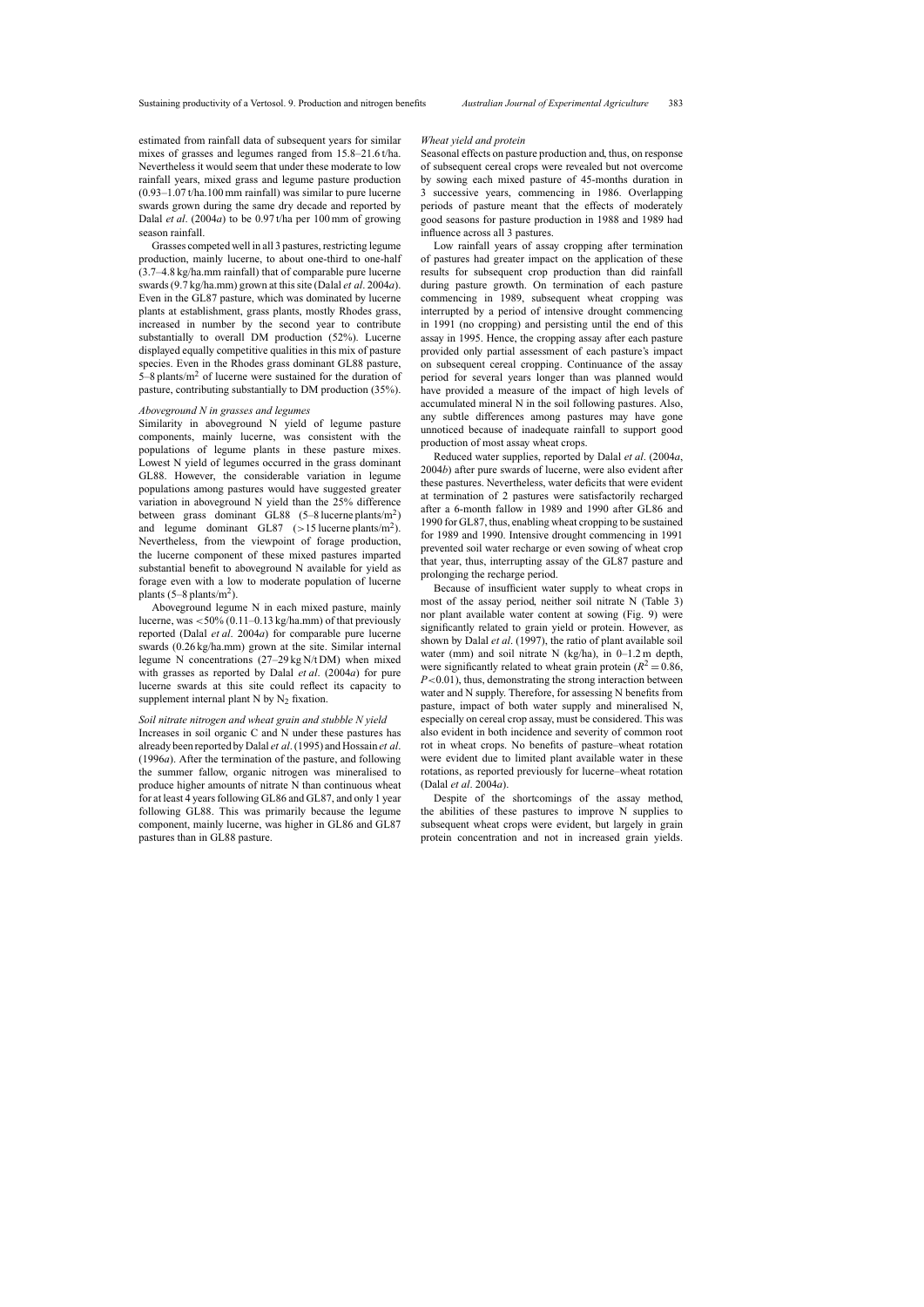<span id="page-9-0"></span>Estimation of N supply following pasture on subsequent wheat crops during the assay period was equivalent to that of 75 kg/ha of fertiliser N applied annually to each wheat crop. As previously discussed by Dalal *et al*. (2004*a*), post-pasture impact on N supply to subsequent cereals is more reliably reported in terms of value of applied nutrient saved rather than on impact on crop returns. For many cereal grains, crop returns are affected by quality or classification of grain as well as on yield. Because of the changing current values of grains of varying classification, impact of these mixed pastures on crop returns could vary substantially from year to year.

## **Conclusion**

Mixed grass and legume pasture of 45 months duration provides an option for northern grain growers to restore N fertility on older cereal cropping lands. Responses of dry matter yields of these pastures to incident rainfall of 0.93–1.07 t/ha per 100 mm were similar to those for pure swards of lucerne grown at the same site. Nevertheless, the legume components of these pastures do contribute to overall pasture production  $(>35%)$  even where grass-dominates pasture at establishment, providing opportunity to benefit soil N supply as well as provide protein enhanced feed to livestock.

Post-pasture benefits appear to be derived primarily through increased cereal grain protein concentrations. Grain yield increases after pasture may occur when suitable wheat growing conditions occur. However, during a period of intensive drought that dominated the assay-cropping phase, inadequate supplies of soil water prevented full expression of any fertility enhancing effects of pasture. Nevertheless, even when soil's water supplies are not recharged, substantial increases in grain protein concentrations provide evidence that N supplies to subsequent wheat crops are improved. In a subsequent paper we report post-pasture effects on a variety of measures reflecting soil N fertility.

# **Acknowledgments**

We thank Mr Peter Bock and Mr Tim Reid for providing land for the Warra Experiment, the Queensland Wheat Research Committee and Grains Research and Development Corporation for the financial support, and Dr Graham Wildermuth for data on common root rot of wheat in the trial.

# **References**

- Armstrong RD, Kuskopf BJ, Millar G, Whitbread AM, Standley J (1999*a*) Changes in soil chemical and physical properties following legumes and opportunity cropping on a cracking clay soil. *Australian Journal of Experimental Agriculture* **39**, 445–456. doi: 10.1071/EA99014
- Armstrong RD, McCosker K, Johnson SB, Walsh KB, Millar G, Kuskopf B, Standley J, Probert ME (1999*b*) Legume and opportunity cropping systems in central Queensland. 1. Legume growth, nitrogen fixation, and water use. *Australian Journal of Agricultural Research* **50**, 909–924. doi: 10.1071/AR98100
- Best EK (1976) An automated method for the determination of nitratenitrogen in soil extracts. *Queensland Journal of Agricultural and Animal Sciences* **33**, 161–166.
- Crooke WM, Simpson WE (1971) Determination of ammonium in Kjeldahl digests of crops by an automated procedure. *Journal of the Science of Food and Agriculture* **22**, 9–10.
- Dalal RC, Mayer RJ (1986*a*) Long-term trends in fertility of soils under continuous cultivation and cereal cropping in southern Queensland. I. Overall changes in soil properties and trends in winter cereal yields. *Australian Journal of Soil Research* **24**, 265–279. doi: 10.1071/SR9860265
- Dalal RC, Mayer RJ (1986*b*) Long-term trends in fertility of soils under continuous cultivation and cereal cropping in southern Queensland. II. Total organic carbon and its rate of loss from the soil profile. *Australian Journal of Soil Research* **24**, 281–292. doi: 10.1071/SR9860281
- Dalal RC, Mayer RJ (1986*c*) Long-term trends in fertility of soils under continuous cultivation and cereal cropping in southern Queensland. V. Rate of loss of total nitrogen from the soil profile and changes in carbon–nitrogen ratios. *Australian Journal of Soil Research* **24**, 493–504. doi: 10.1071/SR9860493
- Dalal RC, Strong WM, Weston EJ, Gaffney J (1991) Sustaining multiple production systems. 2. Soil fertility decline and restoration of cropping lands in sub-tropical Queensland. *Tropical Grasslands* **25**, 173–180.
- Dalal RC, Strong WM, Weston EJ, Cooper JE, Lehane KJ, King AJ, Chicken CJ (1995) Sustaining productivity of a Vertosol at Warra, Queensland, with fertiliser, no-tillage, or legumes. 1. Organic matter status. *Australian Journal of Experimental Agriculture* **35**, 903–913. doi: 10.1071/EA9950903
- Dalal RC, Strong WM, Weston EJ, Cooper JE, Thomas GA (1997) Prediction of grain protein in wheat and barley in a subtropical environment from available water and nitrogen in Vertosols at sowing. *Australian Journal of Experimental Agriculture* **37**, 351–357. doi: 10.1071/EA96126
- Dalal RC, Weston EJ, Strong WM, Lehane KJ, Cooper JE, King AJ, Holmes CJ (2004*a*) Sustaining productivity of a Vertosol at Warra, Queensland, with fertiliser, no-tillage and legumes. 7. Yield, nitrogen and disease-break benefits from lucerne in a two-year lucerne– wheat rotation. *Australian Journal of Experimental Agriculture* **44**, 607–616. doi: 10.1071/EA02115
- Dalal RC, Weston EJ, Strong WM, Lehane KJ, Cooper JE, King AJ, Holmes CJ (2004*b*) Sustaining productivity of a Vertosol at Warra, Queensland, with fertiliser, no-tillage and legumes. 8. Effect of duration of lucerne ley on soil nitrogen and water, wheat yield and protein. *Australian Journal of Experimental Agriculture* **44**, 1013–1024. doi: 10.1071/EA03166
- Hallsworth EG, Gibbons FR, Lemerle TH (1954) The nutrient status and cultivation practices of soils of the north-west wheat belt of New South Wales. *Australian Journal of Agricultural Research* **5**, 422–447. doi: 10.1071/AR9540422
- Holford ICR (1980) Effects of duration of grazed lucerne on longterm yields and nitrogen uptake of subsequent wheat. *Australian Journal of Agricultural Research* **31**, 239–250. doi: 10.1071/ AR9800239
- Holford ICR, Crocker GJ (1997) A comparison of chickpeas and pasture legumes for sustaining yields and nitrogen status of subsequent wheat. *Australian Journal of Agricultural Research* **48**, 305–315. doi: 10.1071/A96072
- Holford ICR, Doyle AD (1992) Yield responses and nitrogen fertilizer requirements of wheat in relation to soil nitrate levels at various depths. *Australian Journal of Soil Research* **30**, 683–694. doi: 10.1071/SR9920683